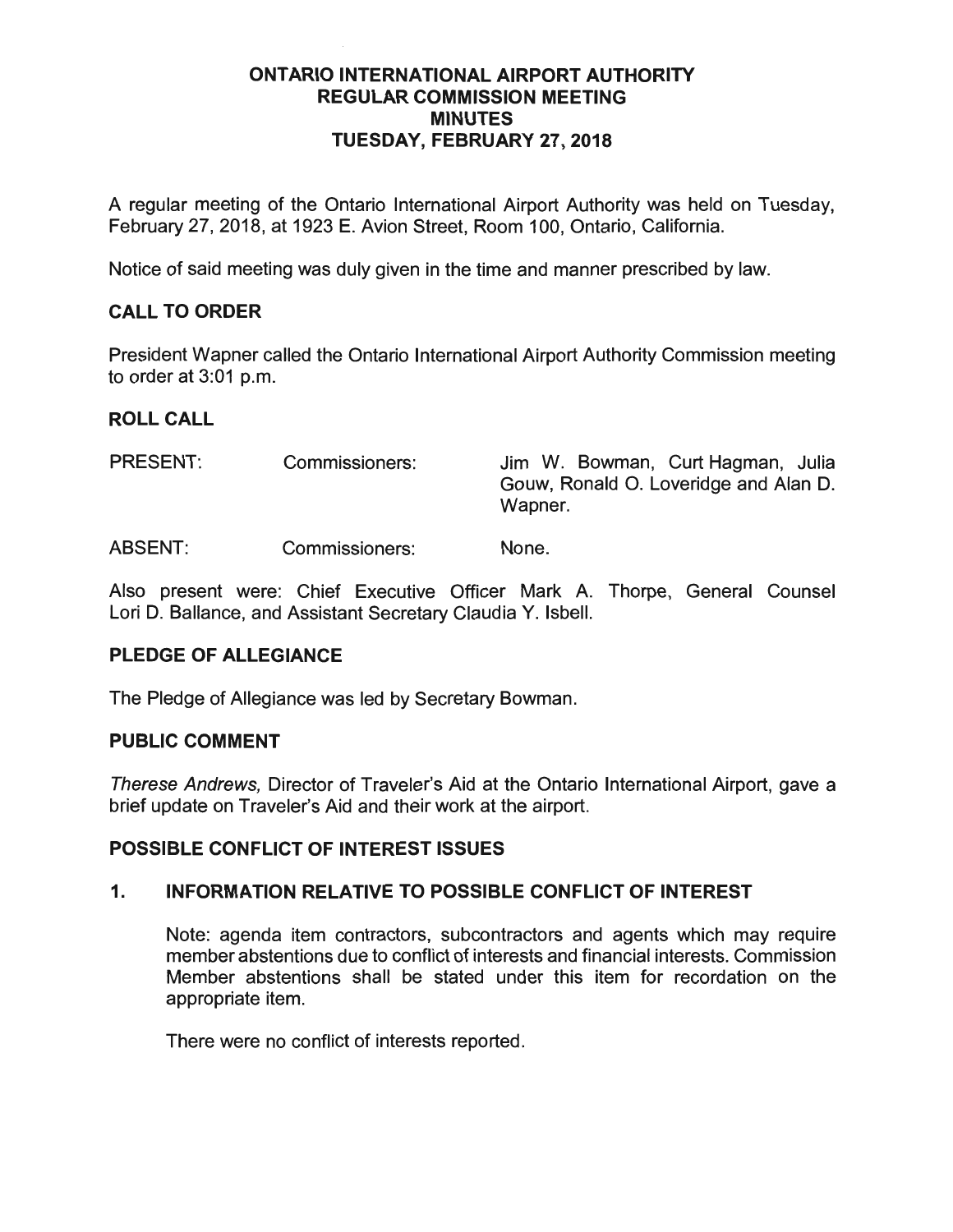#### Ontario International Airport Authority Commission Regular Meeting Minutes Tuesday, February 27, 2018 Page 2 of 5

**MOTION:** Moved by Secretary Bowman, seconded by Commissioner Hagman and carried by a unanimous vote of 5-0, with an amendment to the minutes to reflect Commissioner Gouw's attendance and to remove the fiscal cap of \$500,000 from Item No. 05 and approve the remainder of the Consent Calendar as presented.

Commissioner Hagman second the motion with an amendment to Item No. 05 specifically removing the \$500,000 cap on each company and having an overall budget of \$6,000,000.

# **CONSENT CALENDAR**

# **2. APPROVAL OF MINUTES**

Approved minutes for the regular meeting of the Ontario International Airport Authority on January 23, 2018, and the special meeting on February 2, 2018, approving same as on file with the Secretary/Assistant Secretary.

#### **3. BILLS/PAYROLL**

Approved bills January 1, 2018 through January 31, 2018 and Payroll January 1, 2018 through January 31, 2018.

# **4. APPROVAL OF MEETING STIPENDS**

The Ontario International Airport Authority Commission approved meeting stipends for Commissioner Hagman and President Wapner.

### **5. APPROVAL TO AWARD CONTRACTS FOR A 3 YEAR PERIOD BETWEEN THE FOLLOWING FIRMS; BURNS & MCDONNELL, JACOBS, MEAD & HUNT, AND TY LIN INTERNATIONAL, FOR ON-CALL ENGINEERING, ARCHITECTURE, AND SUPPORT SERVICES AT THE ONTARIO INTERNATIONAL AIRPORT**

The Ontario International Airport Authority authorized the Chief Executive Officer to execute contracts with Burns & McDonnell, Jacobs, Mead & Hunt, and TY Lin International for as-needed engineering, architecture and support services at the airport, for an allocation of \$500,000 per contract per year. If approved, the aforementioned firms would be retained on a list of on-call with individual not-toexceed amounts of \$500,000 per contract per year for three (3) years. The total cost allocation is \$6,000,000 for all four (4) contracts for the three (3) year period for the Ontario International Airport Authority. The contract allocation is not an authorization for the entire contract amount as the contract is for "on-call" engineering, architectural and support services.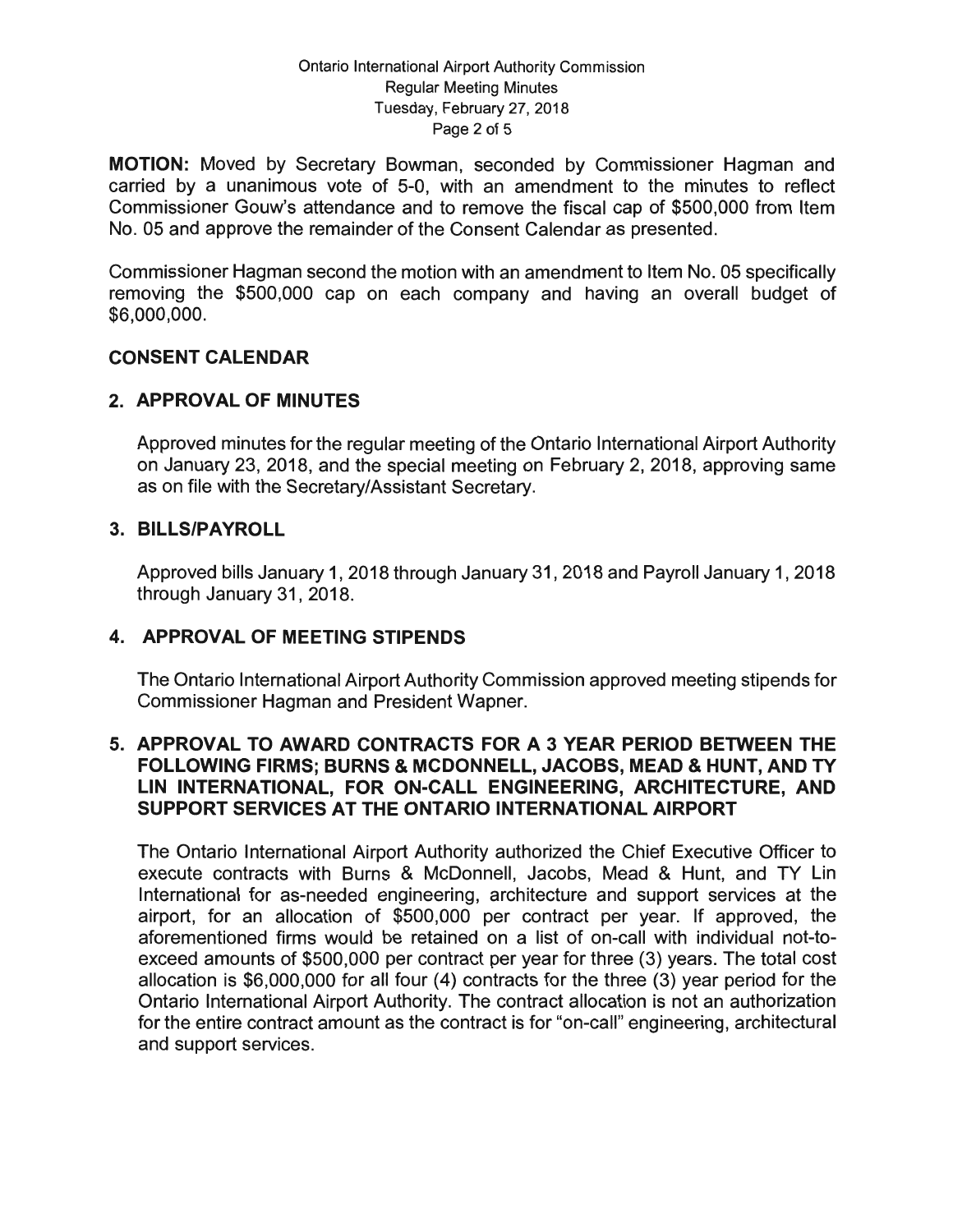#### **6. AMEND COOPERATIVE AGREEMENT BETWEEN THE ONTARIO INTERNATIONAL AIRPORT AUTHORITY AND WGJ ENTERPRISES INC. DBA PCI PARTNERSHIP FOR PAINTING OF TAXIWAYS AND RUNWAYS, PARKING LOTS, STREETS, AND ROADWAYS AND AUTHORIZE THE CHIEF EXECUTIVE OFFICER TO EXTEND EXISTING THREE-YEAR COOPERATIVE AGREEMENT FOR A FINAL YEAR**

The Ontario International Airport Authority (OIAA) approved an amendment to an existing three (3) year cooperative agreement between the OIAA and WGJ Enterprises Inc. dba PCI Partnership (PCI) for painting taxiways, runways, parking lots, streets, roadways by increasing the current contract amount in year-two from \$100,000 to \$250,000, and authorize the Chief Executive Officer to extend the agreement for a third and final year for another \$250,000, for a total amount not-toexceed amount of \$500,000 for the remainder of the contract term. Funds for this recommendation are included in the current OIAA budget appropriations and operating revenue projections.

# **7. A RESOLUTION ADOPTING THE ONTARIO INTERNATIONAL AIRPORT AUTHORITY LOGO**

The Ontario International Airport Authority adopted a resolution approving the use of the full Ontario International Airport (ONT) logo as the official logo for the Authority and associated colors to represent and identify the Ontario International Airport Authority. There will be no fiscal impact associated with this resolution.

**RESOLUTION NO. 2018-06** A RESOLUTION OF THE ONTARIO INTERNATIONAL AIRPORT AUTHORITY ADOPTING THE ONTARIO INTERNATIONAL AIRPORT AUTHORITY LOGO

### **8. AUTHORIZE THE CHIEF EXECUTIVE OFFICER TO NEGOTIATE AND EXECUTE A LEASE AND LICENSE AGREEMENT BETWEEN ONTARIO INTERNATIONAL AIRPORT AUTHORITY AND ONTARIO INTERNATIONAL AIRPORT TERMINAL** & **EQUIPMENT COMPANY LLC (ONT-TEC)**

The Ontario International Airport Authority (OIAA) authorized the CEO to negotiate and execute a Lease and License Agreement between OIAA and Ontario International Airport Terminal & Equipment Company LLC (ONT-TEC), for the lease of terminal space, and the maintenance and operation of terminal and other land side equipment and facilities at Ontario International Airport (ONT) for ten (10) years with the option to extend for one additional period of five (5) years. The new Agreement replaces and expands on a similar agreement assumed by OIAA in connection with the transfer of ONT to local control on November 1, 2016.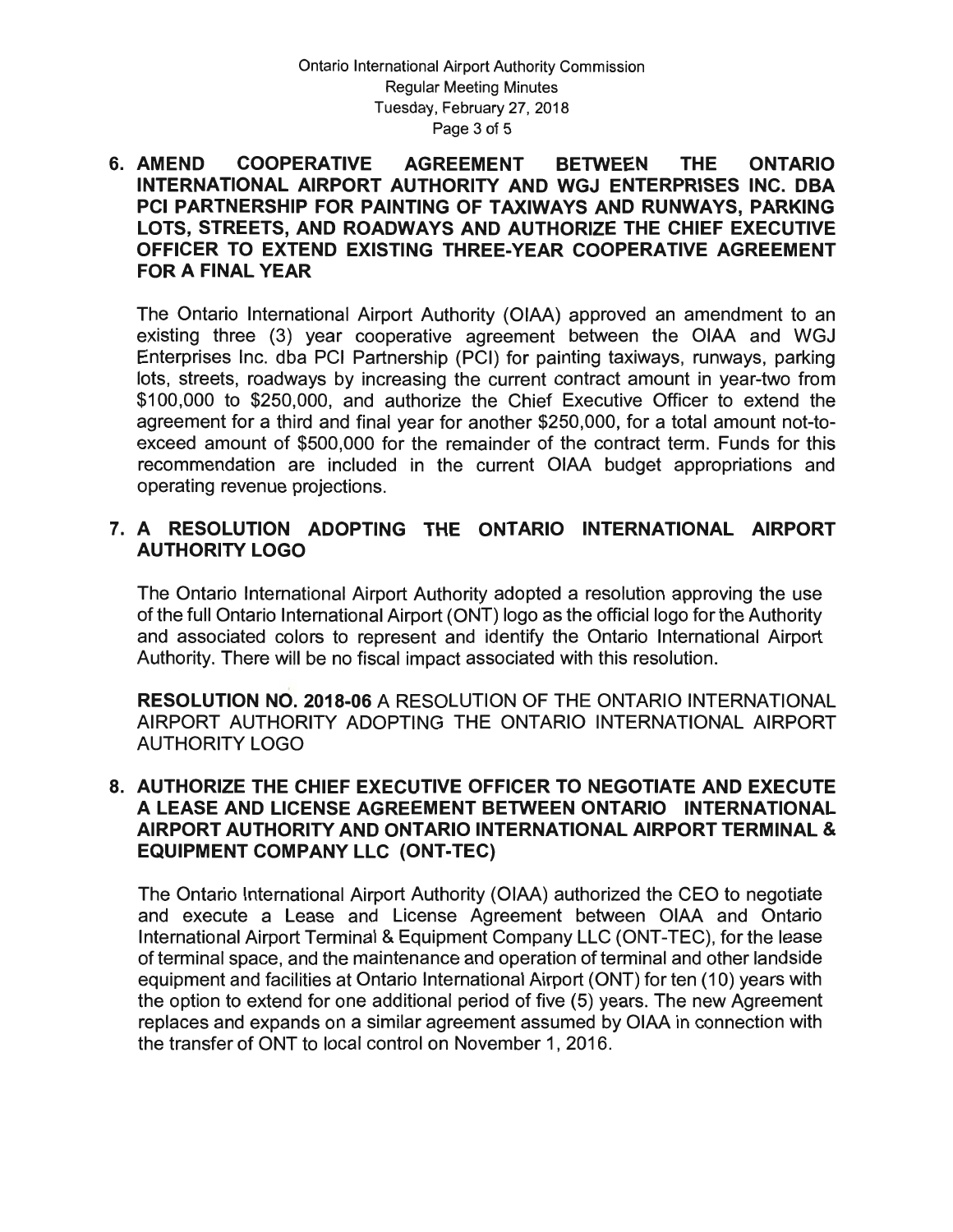#### **9. AUTHORIZE THE CHIEF EXECUTIVE OFFICER TO NEGOTIATE AND EXECUTE AN AMENDMENT TO THE PRODIGIQ CONTRACT TO ADD SOFTWARE TRAINING AND ONGOING TECHNICAL SUPPORT FOR A NEW BAGGAGE INFORMATION DISPLAY SYSTEM (BIDS), GATE INFORMATION DISPLAY SYSTEM (GIDS) AND COMMON USE TERMINAL EQUIPMENT (CUTE) PILOT SYSTEM**

The Ontario International Airport Authority authorized the Chief Executive Officer to amend the OIAA's existing Professional Services Agreement with Prodigiq to allow for the purchase and license of Baggage Information Display Systems (BIDS) and Gate Information Display Systems (GIDS); and authorize necessary expenditure for the implementation of the pilot of Common Use Terminal Equipment (CUTE) in Terminal 2 at Ontario International Airport (ONT) to increase capacity for additional passenger airline operations and improve the overall customer service. This action will ( 1) increase the OIAA's contractual authority during the current fiscal year from \$350,000 to \$800,000 (2) increase the OIAA's contractual authority from \$350,000 to \$450,000 for the four (4) succeeding years of the contract.

#### **STAFF MATTERS**

Chief Executive Officer Thorpe provided an update on air traffic for passenger and cargo for the month of January.

Chief Executive Thorpe also provided an update regarding "Leadership ONT" created to increase use of ONT by business travelers in Southern California and engage business leaders to create advocacy.

#### **COMMISSIONER MATTERS**

Commissioner Gouw shared her experience at the Winter Olympics in Korea.

Commissioner Hagman reported on a visit from the Mexican Consulate to ONT.

Vice President Loveridge requested a narrative of the terminals regarding advertising space. Stated he was interested in a report on what we have and the story ONT is telling both internally and externally.

Secretary Bowman thanked staff for the hard work.